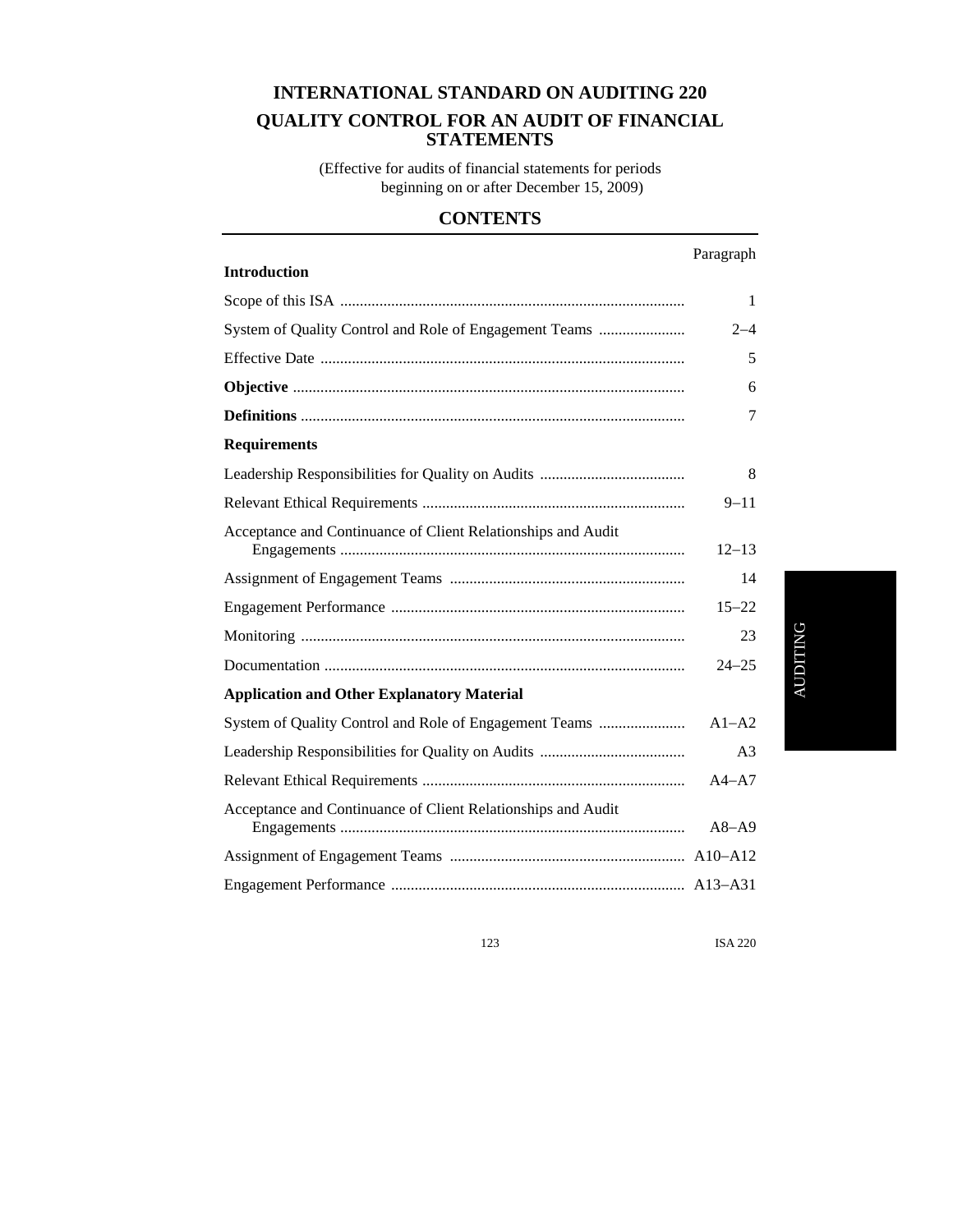#### QUALITY CONTROL FOR AN AUDIT OF FINANCIAL STATEMENTS

| A35 |
|-----|

International Standard on Auditing (ISA) 220, "Quality Control for an Audit of Financial Statements" should be read in conjunction with ISA 200 "Overall Objectives of the Independent Auditor and the Conduct of an Audit in Accordance with International Standards on Auditing."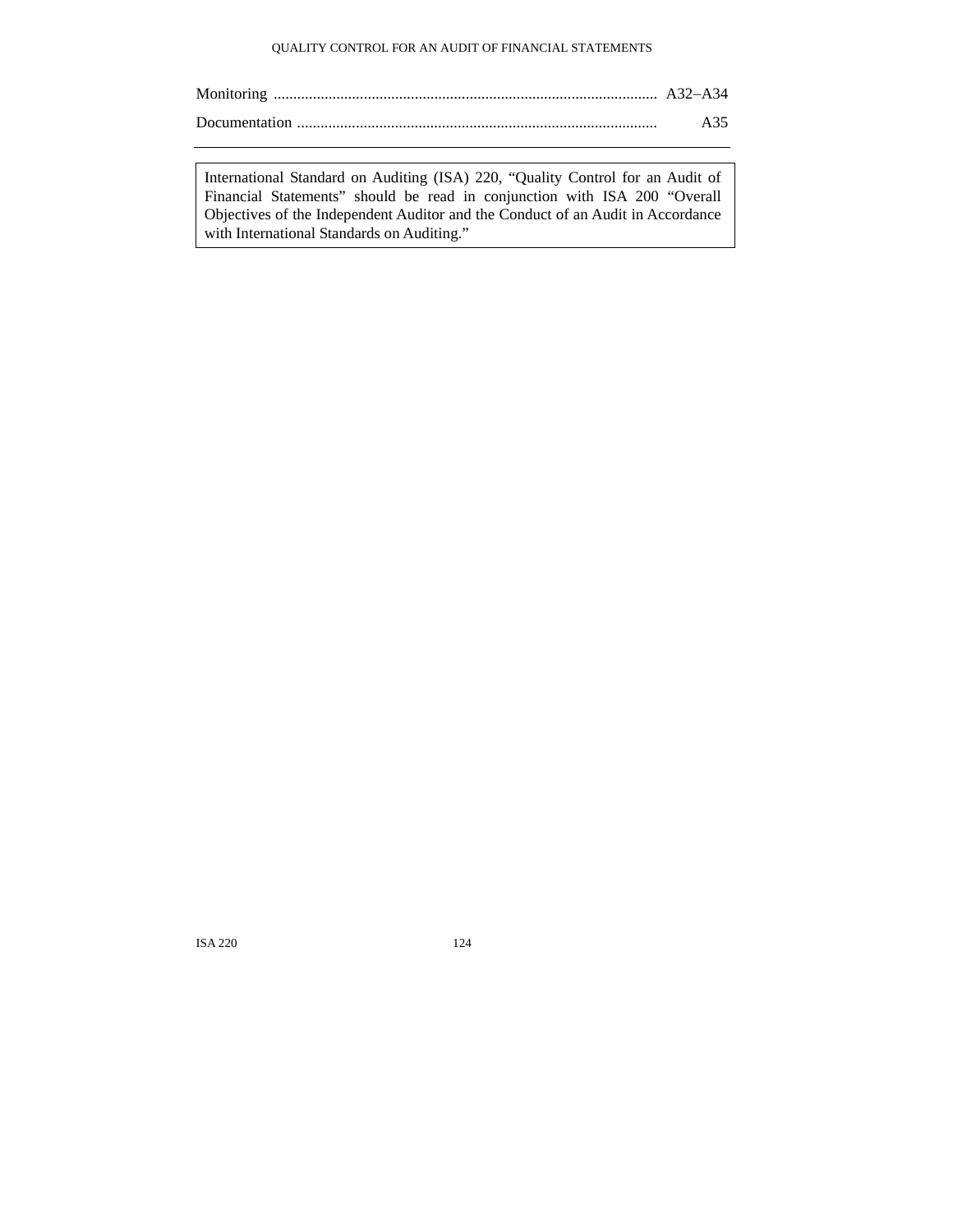## **Introduction**

## **Scope of this ISA**

1. This International Standard on Auditing (ISA) deals with the specific responsibilities of the auditor regarding quality control procedures for an audit of financial statements. It also addresses, where applicable, the responsibilities of the engagement quality control reviewer. This ISA is to be read in conjunction with relevant ethical requirements.

## **System of Quality Control and Role of Engagement Teams**

- 2. Quality control systems, policies and procedures are the responsibility of the audit firm. Under ISQC 1, the firm has an obligation to establish and maintain a system of quality control to provide it with reasonable assurance that:
	- (a) The firm and its personnel comply with professional standards and applicable legal and regulatory requirements; and
	- (b) Reports issued by the firm or engagement partners are appropriate in the circumstances. $<sup>1</sup>$ </sup>

 This ISA is premised on the basis that the firm is subject to ISQC 1 or to national requirements that are at least as demanding. (Ref: Para. A1)

- 3. Within the context of the firm's system of quality control, engagement teams have a responsibility to implement quality control procedures that are applicable to the audit engagement and provide the firm with relevant information to enable the functioning of that part of the firm's system of quality control relating to independence.
- 4. Engagement teams are entitled to rely on the firm's system of quality control, unless information provided by the firm or other parties suggests otherwise. (Ref: Para. A2)

## **Effective Date**

5. This ISA is effective for audits of financial statements for periods beginning on or after December 15, 2009.

#### **Objective**

- 6. The objective of the auditor is to implement quality control procedures at the engagement level that provide the auditor with reasonable assurance that:
	- (a) The audit complies with professional standards and applicable legal and regulatory requirements; and

125 ISA 220

AUDITING

 $\frac{1}{1}$  ISQC 1, "Quality Control for Firms that Perform Audits and Reviews of Financial Statements, and Other Assurance and Related Services Engagements," paragraph 11.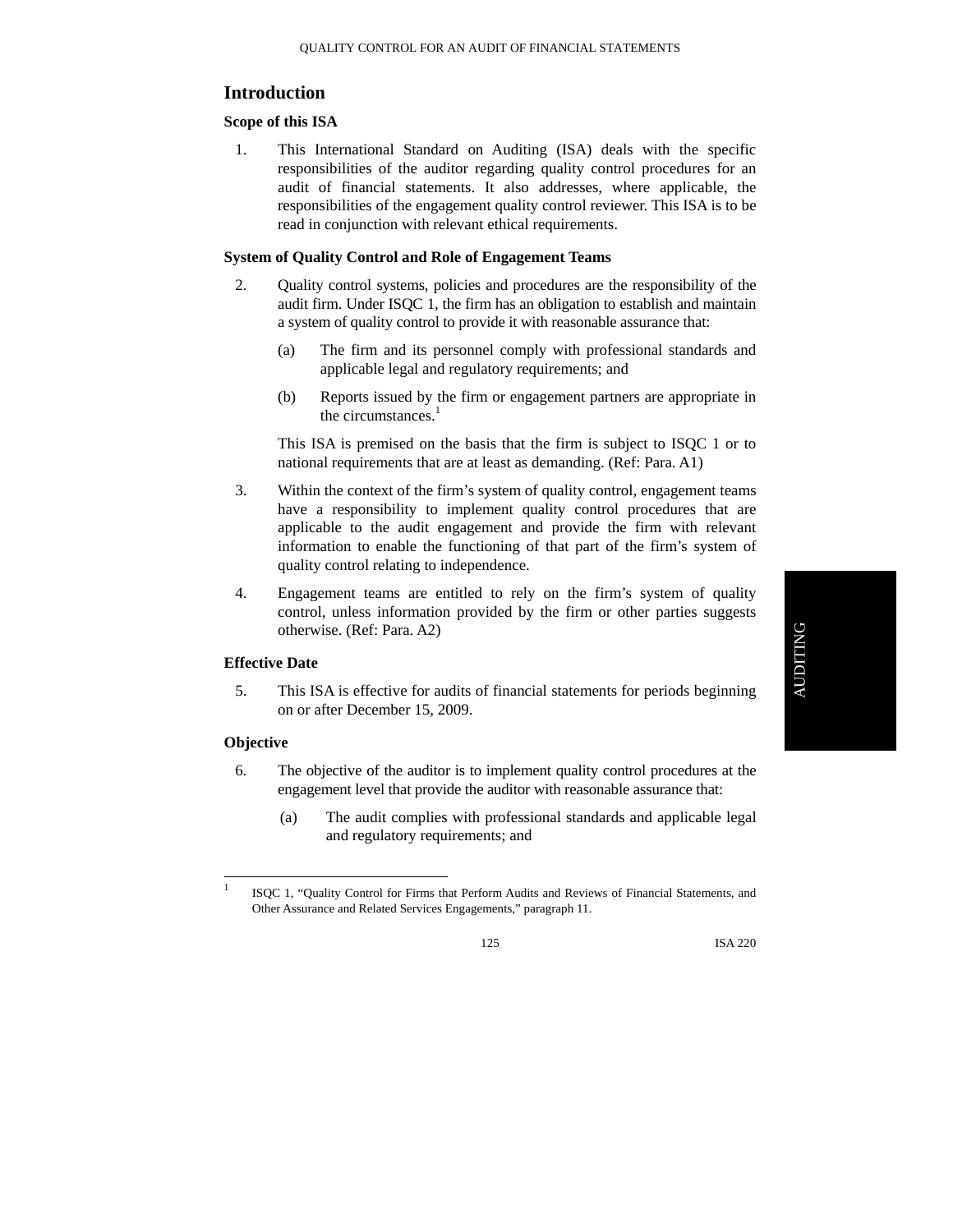(b) The auditor's report issued is appropriate in the circumstances.

## **Definitions**

- 7. For purposes of the ISAs, the following terms have the meanings attributed below:
	- (a) Engagement partner<sup>2</sup> The partner or other person in the firm who is responsible for the audit engagement and its performance, and for the auditor's report that is issued on behalf of the firm, and who, where required, has the appropriate authority from a professional, legal or regulatory body.
	- (b) Engagement quality control review A process designed to provide an objective evaluation, on or before the date of the auditor's report, of the significant judgments the engagement team made and the conclusions it reached in formulating the auditor's report. The engagement quality control review process is for audits of financial statements of listed entities and those other audit engagements, if any, for which the firm has determined an engagement quality control review is required.
	- (c) Engagement quality control reviewer A partner, other person in the firm, suitably qualified external person, or a team made up of such individuals, none of whom is part of the engagement team, with sufficient and appropriate experience and authority to objectively evaluate the significant judgments the engagement team made and the conclusions it reached in formulating the auditor's report.
	- (d) Engagement team All partners and staff performing the engagement, and any individuals engaged by the firm or a network firm who perform audit procedures on the engagement. This excludes an auditor's external expert engaged by the firm or a network firm.<sup>3</sup>
	- (e) Firm A sole practitioner, partnership or corporation or other entity of professional accountants.
	- (f) Inspection In relation to completed audit engagements, procedures designed to provide evidence of compliance by engagement teams with the firm's quality control policies and procedures.
	- (g) Listed entity An entity whose shares, stock or debt are quoted or listed on a recognized stock exchange, or are marketed under the regulations of a recognized stock exchange or other equivalent body.

 $\frac{1}{2}$  "Engagement partner," "partner," and "firm" should be read as referring to their public sector equivalents where relevant.

<sup>3</sup> ISA 620, "Using the Work of an Auditor's Expert," paragraph 6(a), defines the term "auditor's expert."

ISA 220 126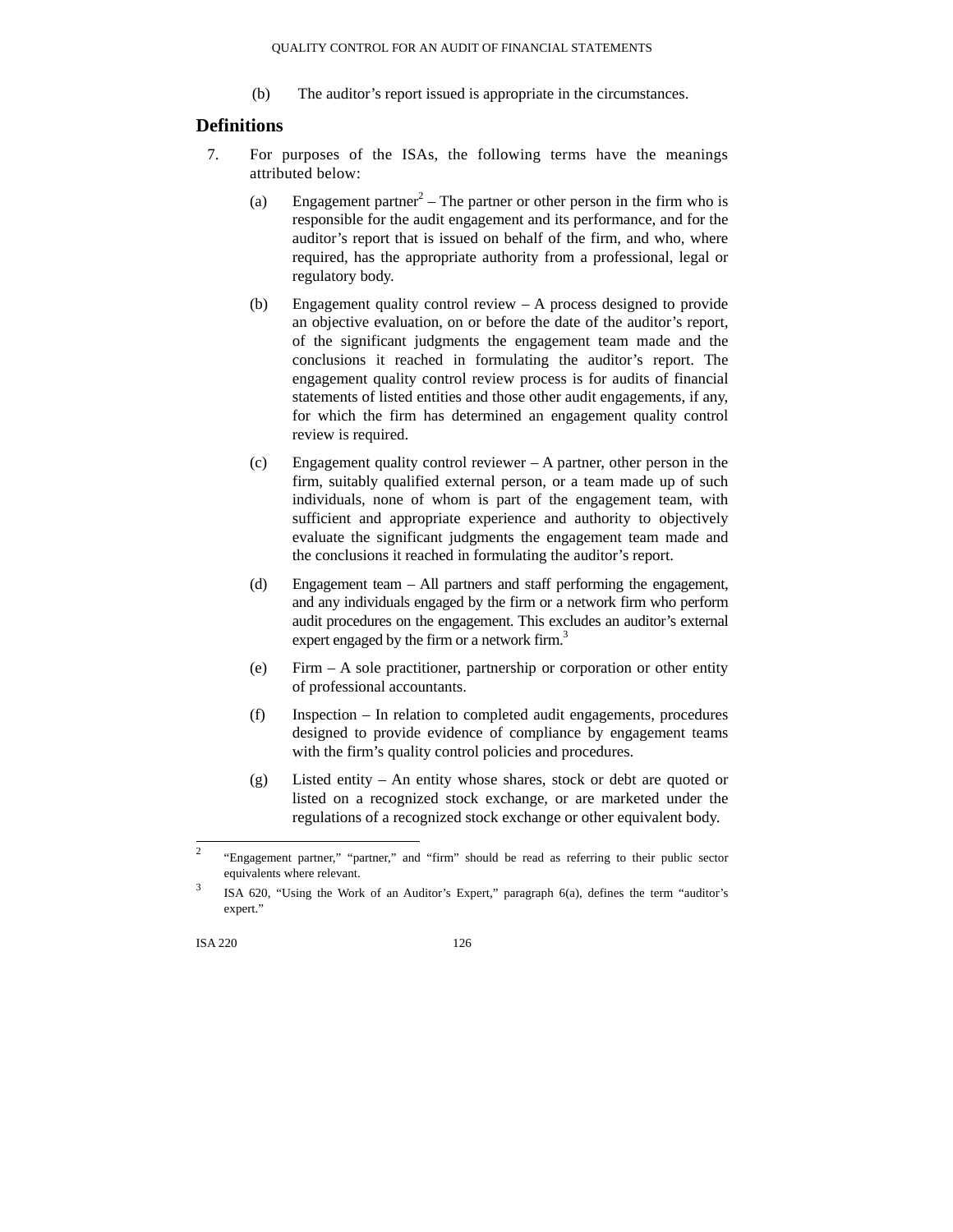- (h) Monitoring A process comprising an ongoing consideration and evaluation of the firm's system of quality control, including a periodic inspection of a selection of completed engagements, designed to provide the firm with reasonable assurance that its system of quality control is operating effectively.
- (i) Network firm A firm or entity that belongs to a network.
- (j) Network A larger structure:
	- (i) That is aimed at cooperation, and
	- (ii) That is clearly aimed at profit or cost-sharing or shares common ownership, control or management, common quality control policies and procedures, common business strategy, the use of a common brand name, or a significant part of professional resources.
- (k) Partner Any individual with authority to bind the firm with respect to the performance of a professional services engagement.
- (l) Personnel Partners and staff.
- (m) Professional standards International Standards on Auditing (ISAs) and relevant ethical requirements.
- (n) Relevant ethical requirements Ethical requirements to which the engagement team and engagement quality control reviewer are subject, which ordinarily comprise Parts A and B of the International Ethics Standards Board for Accountants' *Code of Ethics for Professional Accountants* (IESBA Code) related to an audit of financial statements together with national requirements that are more restrictive.
- (o) Staff Professionals, other than partners, including any experts the firm employs.
- (p) Suitably qualified external person An individual outside the firm with the competence and capabilities to act as an engagement partner, for example, a partner of another firm, or an employee (with appropriate experience) of either a professional accountancy body whose members may perform audits of historical financial information or of an organization that provides relevant quality control services.

## **Requirements**

#### **Leadership Responsibilities for Quality on Audits**

8. The engagement partner shall take responsibility for the overall quality on each audit engagement to which that partner is assigned. (Ref: Para. A3)

127 ISA 220

AUDITING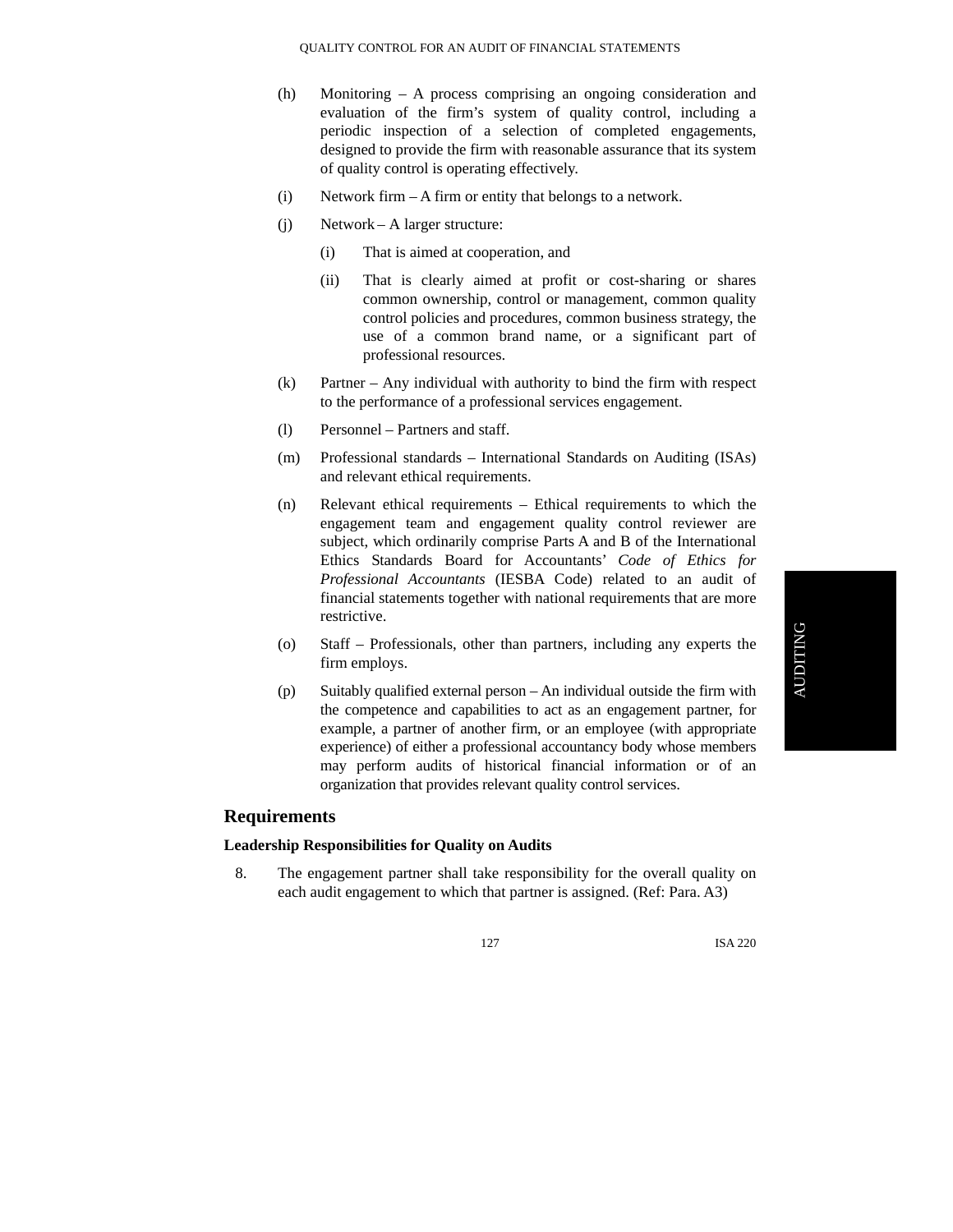#### **Relevant Ethical Requirements**

- 9. Throughout the audit engagement, the engagement partner shall remain alert, through observation and making inquiries as necessary, for evidence of non-compliance with relevant ethical requirements by members of the engagement team. (Ref: Para. A4–A5)
- 10. If matters come to the engagement partner's attention through the firm's system of quality control or otherwise that indicate that members of the engagement team have not complied with relevant ethical requirements, the engagement partner, in consultation with others in the firm, shall determine the appropriate action. (Ref: Para. A5)

### *Independence*

- 11. The engagement partner shall form a conclusion on compliance with independence requirements that apply to the audit engagement. In doing so, the engagement partner shall: (Ref: Para. A5)
	- (a) Obtain relevant information from the firm and, where applicable, network firms, to identify and evaluate circumstances and relationships that create threats to independence;
	- (b) Evaluate information on identified breaches, if any, of the firm's independence policies and procedures to determine whether they create a threat to independence for the audit engagement; and
	- (c) Take appropriate action to eliminate such threats or reduce them to an acceptable level by applying safeguards, or, if considered appropriate, to withdraw from the audit engagement, where withdrawal is possible under applicable law or regulation. The engagement partner shall promptly report to the firm any inability to resolve the matter for appropriate action. (Ref: Para. A6–A7)

#### **Acceptance and Continuance of Client Relationships and Audit Engagements**

- 12. The engagement partner shall be satisfied that appropriate procedures regarding the acceptance and continuance of client relationships and audit engagements have been followed, and shall determine that conclusions reached in this regard are appropriate. (Ref: Para. A8–A9)
- 13. If the engagement partner obtains information that would have caused the firm to decline the audit engagement had that information been available earlier, the engagement partner shall communicate that information promptly to the firm, so that the firm and the engagement partner can take the necessary action. (Ref: Para. A9)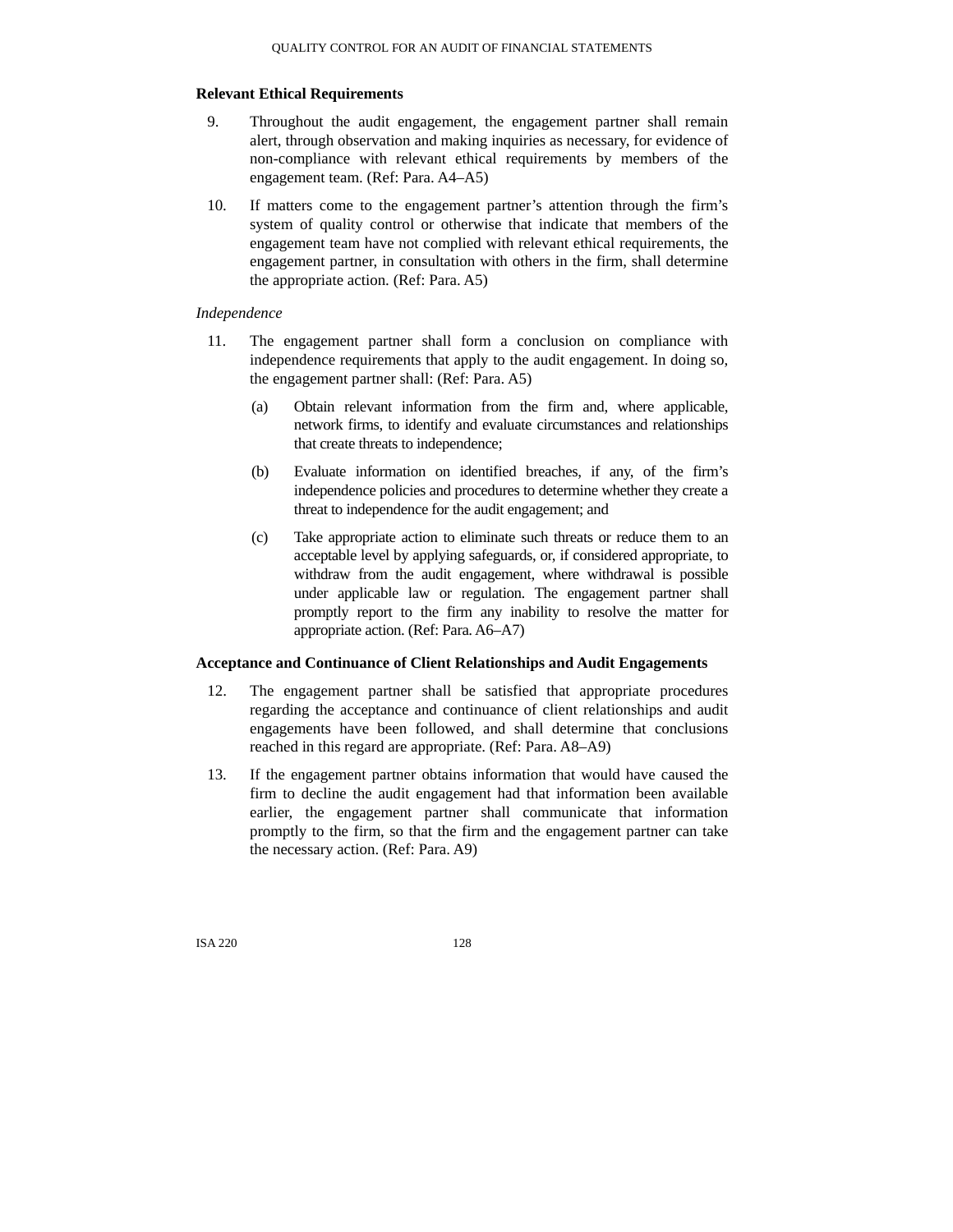#### **Assignment of Engagement Teams**

- 14. The engagement partner shall be satisfied that the engagement team, and any auditor's experts who are not part of the engagement team, collectively have the appropriate competence and capabilities to:
	- (a) Perform the audit engagement in accordance with professional standards and applicable legal and regulatory requirements; and
	- (b) Enable an auditor's report that is appropriate in the circumstances to be issued. (Ref: Para. A10–A12)

#### **Engagement Performance**

#### *Direction, Supervision and Performance*

- 15. The engagement partner shall take responsibility for:
	- (a) The direction, supervision and performance of the audit engagement in compliance with professional standards and applicable legal and regulatory requirements; and (Ref: Para. A13–A15, A20)
	- (b) The auditor's report being appropriate in the circumstances.

#### *Reviews*

- 16. The engagement partner shall take responsibility for reviews being performed in accordance with the firm's review policies and procedures. (Ref: Para. A16–A17, A20)
- 17. On or before the date of the auditor's report, the engagement partner shall, through a review of the audit documentation and discussion with the engagement team, be satisfied that sufficient appropriate audit evidence has been obtained to support the conclusions reached and for the auditor's report to be issued. (Ref: Para. A18–A20)

## *Consultation*

- 18. The engagement partner shall:
	- (a) Take responsibility for the engagement team undertaking appropriate consultation on difficult or contentious matters;
	- (b) Be satisfied that members of the engagement team have undertaken appropriate consultation during the course of the engagement, both within the engagement team and between the engagement team and others at the appropriate level within or outside the firm;
	- (c) Be satisfied that the nature and scope of, and conclusions resulting from, such consultations are agreed with the party consulted; and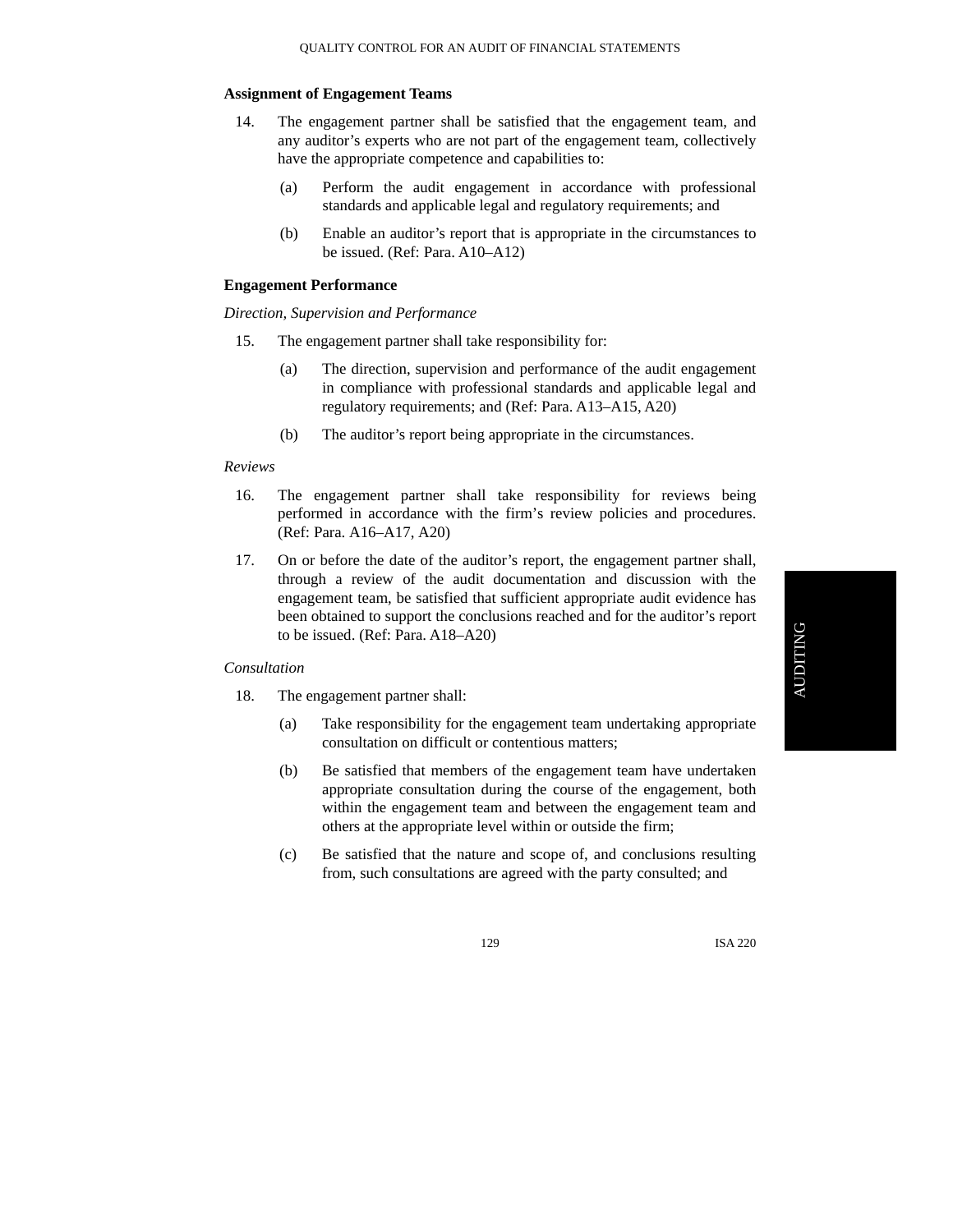(d) Determine that conclusions resulting from such consultations have been implemented. (Ref: Para. A21–A22)

## *Engagement Quality Control Review*

- 19. For audits of financial statements of listed entities, and those other audit engagements, if any, for which the firm has determined that an engagement quality control review is required, the engagement partner shall:
	- (a) Determine that an engagement quality control reviewer has been appointed;
	- (b) Discuss significant matters arising during the audit engagement, including those identified during the engagement quality control review, with the engagement quality control reviewer; and
	- (c) Not date the auditor's report until the completion of the engagement quality control review. (Ref: Para. A23–A25)
- 20. The engagement quality control reviewer shall perform an objective evaluation of the significant judgments made by the engagement team, and the conclusions reached in formulating the auditor's report. This evaluation shall involve:
	- (a) Discussion of significant matters with the engagement partner;
	- (b) Review of the financial statements and the proposed auditor's report;
	- (c) Review of selected audit documentation relating to the significant judgments the engagement team made and the conclusions it reached; and
	- (d) Evaluation of the conclusions reached in formulating the auditor's report and consideration of whether the proposed auditor's report is appropriate. (Ref: Para. A26–A27, A29–A31)
- 21. For audits of financial statements of listed entities, the engagement quality control reviewer, on performing an engagement quality control review, shall also consider the following:
	- (a) The engagement team's evaluation of the firm's independence in relation to the audit engagement;
	- (b) Whether appropriate consultation has taken place on matters involving differences of opinion or other difficult or contentious matters, and the conclusions arising from those consultations; and
	- (c) Whether audit documentation selected for review reflects the work performed in relation to the significant judgments and supports the conclusions reached. (Ref: Para. A28–A31)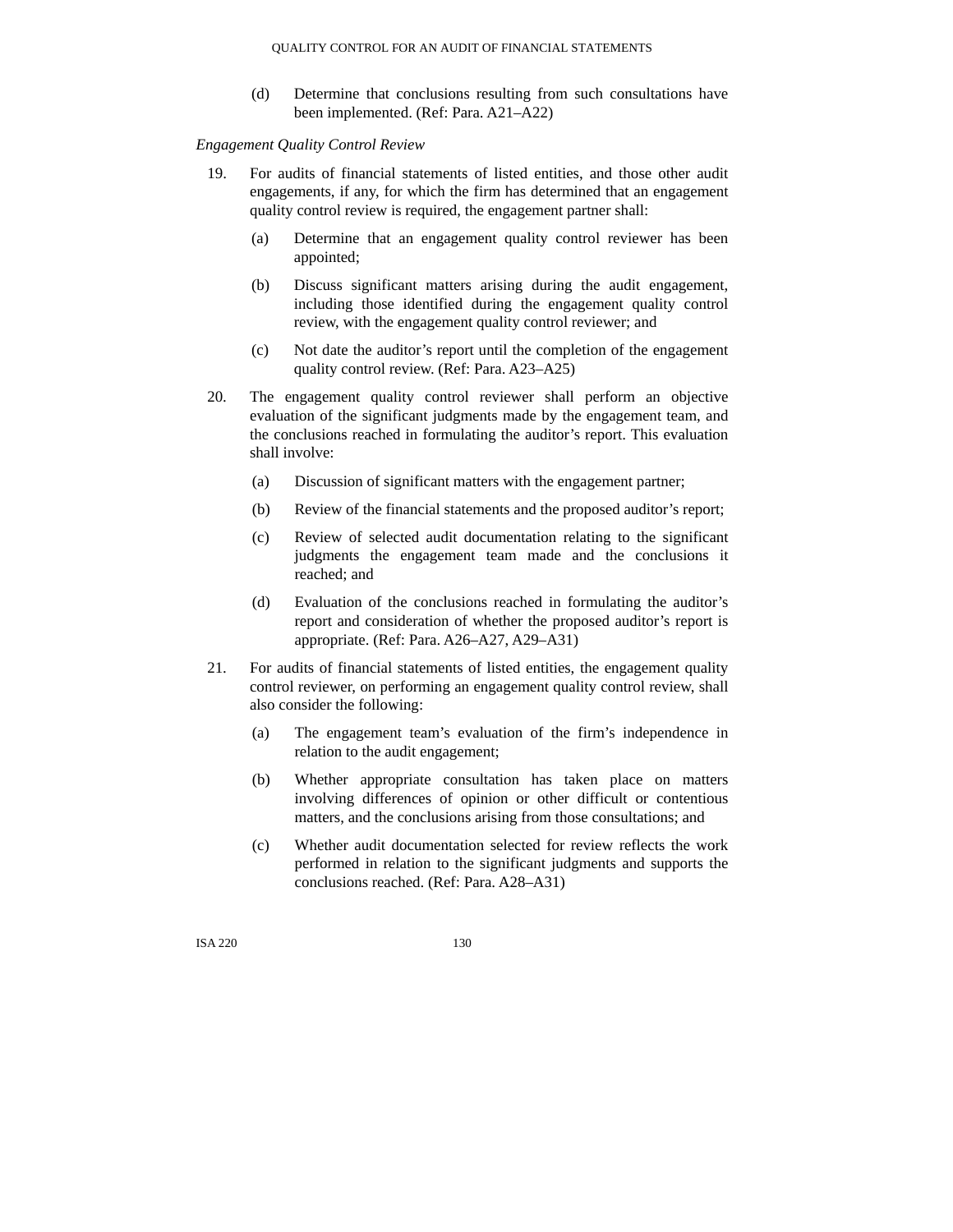#### *Differences of Opinion*

22. If differences of opinion arise within the engagement team, with those consulted or, where applicable, between the engagement partner and the engagement quality control reviewer, the engagement team shall follow the firm's policies and procedures for dealing with and resolving differences of opinion.

## **Monitoring**

23. An effective system of quality control includes a monitoring process designed to provide the firm with reasonable assurance that its policies and procedures relating to the system of quality control are relevant, adequate, and operating effectively. The engagement partner shall consider the results of the firm's monitoring process as evidenced in the latest information circulated by the firm and, if applicable, other network firms and whether deficiencies noted in that information may affect the audit engagement. (Ref: Para A32–A34)

## **Documentation**

- 24. The auditor shall include in the audit documentation:<sup>4</sup>
	- (a) Issues identified with respect to compliance with relevant ethical requirements and how they were resolved.
	- (b) Conclusions on compliance with independence requirements that apply to the audit engagement, and any relevant discussions with the firm that support these conclusions.
	- (c) Conclusions reached regarding the acceptance and continuance of client relationships and audit engagements.
	- (d) The nature and scope of, and conclusions resulting from, consultations undertaken during the course of the audit engagement. (Ref: Para. A35)
- 25. The engagement quality control reviewer shall document, for the audit engagement reviewed, that:
	- (a) The procedures required by the firm's policies on engagement quality control review have been performed;
	- (b) The engagement quality control review has been completed on or before the date of the auditor's report; and
	- (c) The reviewer is not aware of any unresolved matters that would cause the reviewer to believe that the significant judgments the engagement team made and the conclusions it reached were not appropriate.

\*\*\*

131 ISA 220

**AUDITING** 

 $\frac{1}{4}$ ISA 230, "Audit Documentation," paragraphs 8-11, and A6.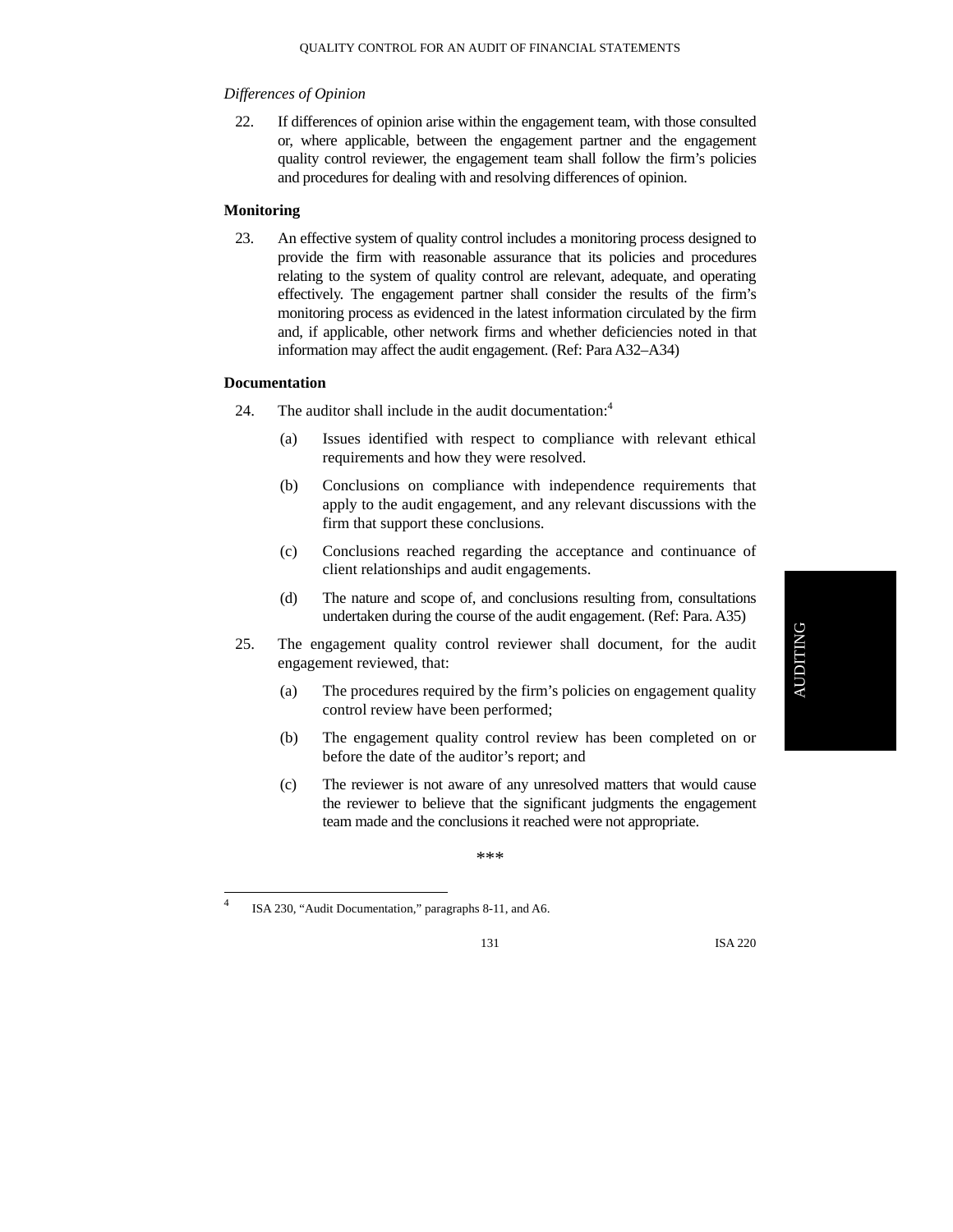## **Application and Other Explanatory Material**

**System of Quality Control and Role of Engagement Teams (Ref: Para. 2)** 

- A1. ISQC 1, or national requirements that are at least as demanding, deals with the firm's responsibilities to establish and maintain its system of quality control for audit engagements. The system of quality control includes policies and procedures that address each of the following elements:
	- Leadership responsibilities for quality within the firm;
	- Relevant ethical requirements;
	- Acceptance and continuance of client relationships and specific engagements;
	- Human resources;
	- Engagement performance; and
	- Monitoring.

 National requirements that deal with the firm's responsibilities to establish and maintain a system of quality control are at least as demanding as ISQC 1 when they address all the elements referred to in this paragraph and impose obligations on the firm that achieve the aims of the requirements set out in ISQC 1.

*Reliance on the Firm's System of Quality Control* (Ref: Para. 4)

- A2. Unless information provided by the firm or other parties suggest otherwise, the engagement team may rely on the firm's system of quality control in relation to, for example:
	- Competence of personnel through their recruitment and formal training.
	- Independence through the accumulation and communication of relevant independence information.
	- Maintenance of client relationships through acceptance and continuance systems.
	- Adherence to applicable legal and regulatory requirements through the monitoring process.

**Leadership Responsibilities for Quality on Audits** (Ref: Para. 8)

- A3. The actions of the engagement partner and appropriate messages to the other members of the engagement team, in taking responsibility for the overall quality on each audit engagement, emphasize:
	- (a) The importance to audit quality of: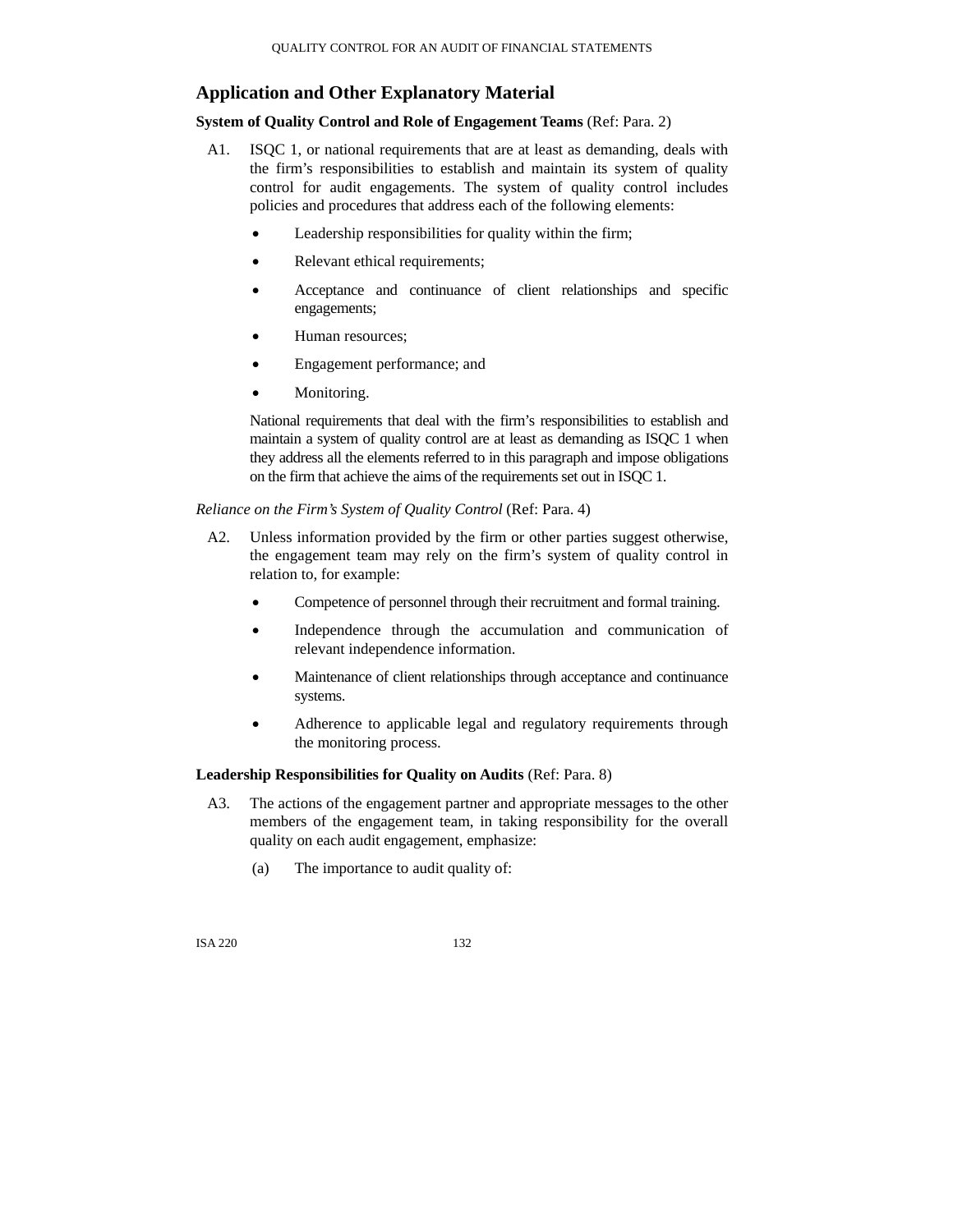- (i) Performing work that complies with professional standards and applicable legal and regulatory requirements;
- (ii) Complying with the firm's quality control policies and procedures as applicable;
- (iii) Issuing auditor's reports that are appropriate in the circumstances; and
- (iv) The engagement team's ability to raise concerns without fear of reprisals; and
- (b) The fact that quality is essential in performing audit engagements.

#### **Relevant Ethical Requirements**

*Compliance with Relevant Ethical Requirements* (Ref: Para. 9)

- A4. The IESBA Code establishes the fundamental principles of professional ethics, which include:
	- (a) Integrity;
	- (b) Objectivity;
	- (c) Professional competence and due care;
	- (d) Confidentiality; and
	- (e) Professional behavior.

Definition of "Firm," "Network" and "Network Firm" (Ref: Para. 9–11)

- A5. The definitions of "firm," "network" or "network firm" in relevant ethical requirements may differ from those set out in this ISA. For example, the IESBA Code defines the "firm" as:
	- (a) A sole practitioner, partnership or corporation of professional accountants;
	- (b) An entity that controls such parties through ownership, management or other means; and
	- (c) An entity controlled by such parties through ownership, management or other means.

The IESBA Code also provides guidance in relation to the terms "network" and "network firm."

In complying with the requirements in paragraphs 9–11, the definitions used in the relevant ethical requirements apply in so far as is necessary to interpret those ethical requirements.

AUDITING

**AUDITING**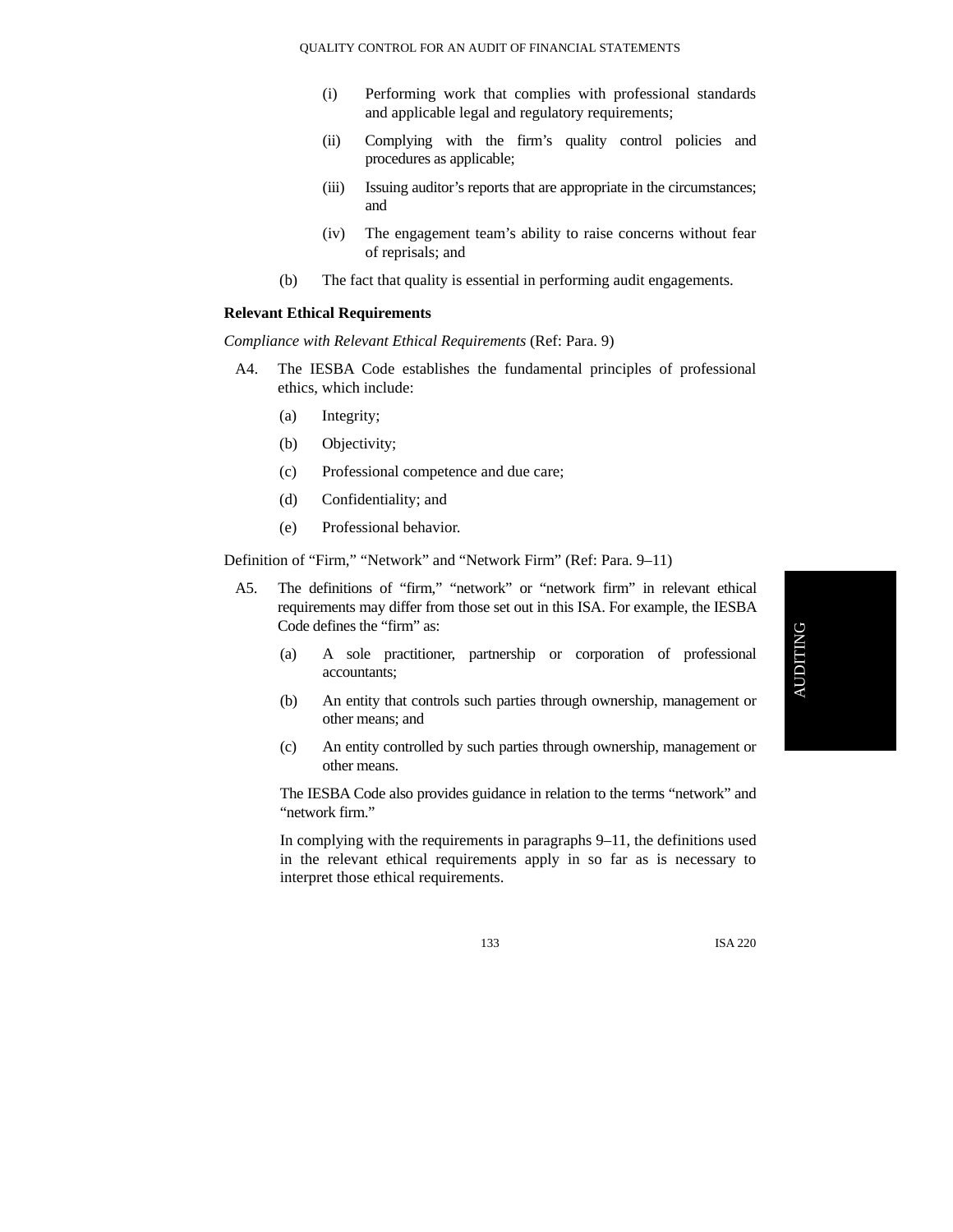### *Threats to Independence* (Ref: Para. 11(c))

A6. The engagement partner may identify a threat to independence regarding the audit engagement that safeguards may not be able to eliminate or reduce to an acceptable level. In that case, as required by paragraph  $11(c)$ , the engagement partner reports to the relevant person(s) within the firm to determine appropriate action, which may include eliminating the activity or interest that creates the threat, or withdrawing from the audit engagement, where withdrawal is possible under applicable law or regulation.

### Considerations Specific to Public Sector Entities

A7. Statutory measures may provide safeguards for the independence of public sector auditors. However, public sector auditors or audit firms carrying out public sector audits on behalf of the statutory auditor may, depending on the terms of the mandate in a particular jurisdiction, need to adapt their approach in order to promote compliance with the spirit of paragraph 11. This may include, where the public sector auditor's mandate does not permit withdrawal from the engagement, disclosure through a public report, of circumstances that have arisen that would, if they were in the private sector, lead the auditor to withdraw.

## **Acceptance and Continuance of Client Relationships and Audit Engagements**  (Ref: Para. 12)

- A8. ISQC 1 requires the firm to obtain information considered necessary in the circumstances before accepting an engagement with a new client, when deciding whether to continue an existing engagement, and when considering acceptance of a new engagement with an existing client.<sup>5</sup> Information such as the following assists the engagement partner in determining whether the conclusions reached regarding the acceptance and continuance of client relationships and audit engagements are appropriate:
	- The integrity of the principal owners, key management and those charged with governance of the entity;
	- Whether the engagement team is competent to perform the audit engagement and has the necessary capabilities, including time and resources;
	- Whether the firm and the engagement team can comply with relevant ethical requirements; and
	- Significant matters that have arisen during the current or previous audit engagement, and their implications for continuing the relationship.

 5 ISQC 1, paragraph 27(a).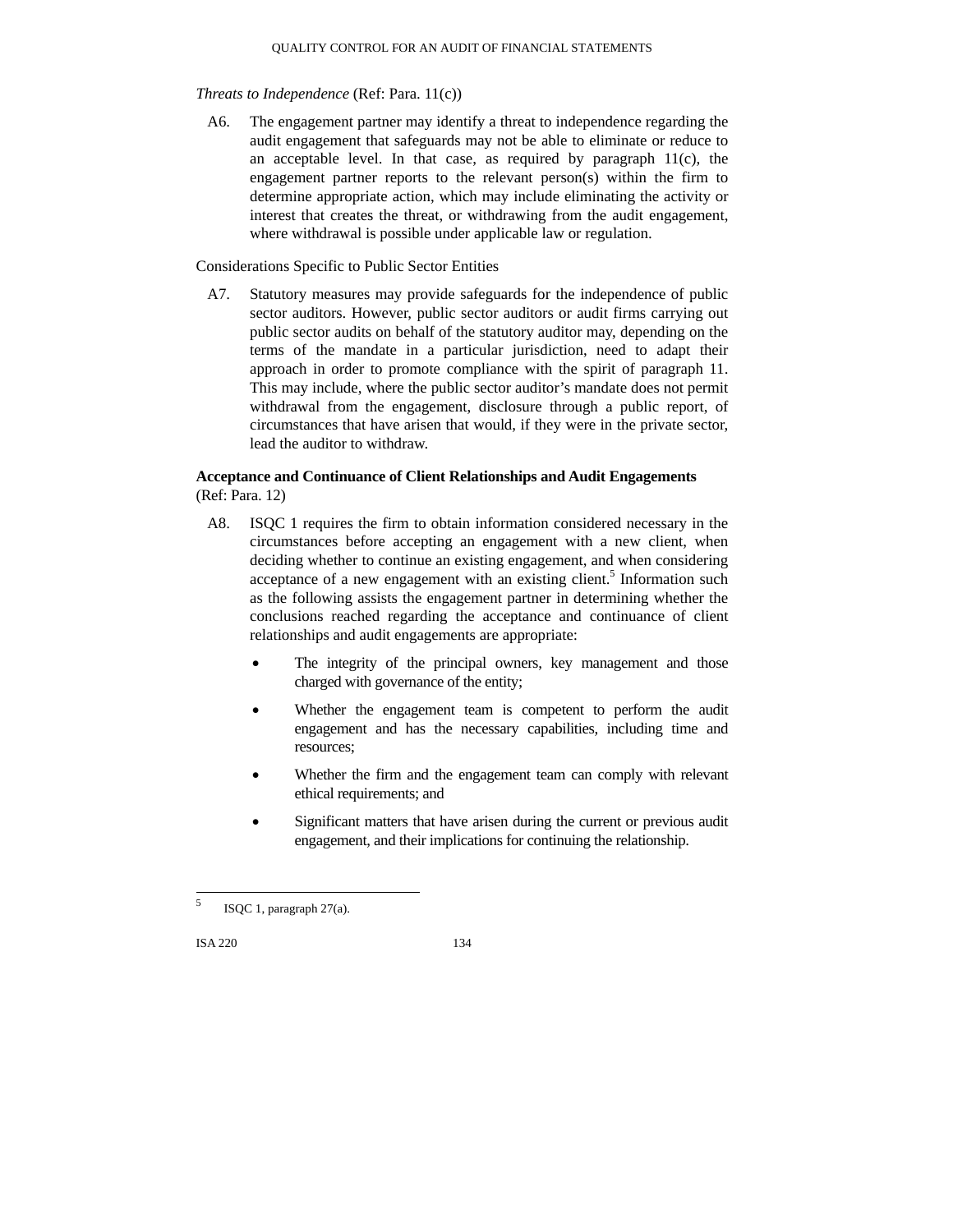#### *Considerations Specific to Public Sector Entities* (Ref: Para. 12–13)

A9. In the public sector, auditors may be appointed in accordance with statutory procedures. Accordingly, certain of the requirements and considerations regarding the acceptance and continuance of client relationships and audit engagements as set out in paragraphs 12, 13 and A8 may not be relevant. Nonetheless, information gathered as a result of the process described may be valuable to public sector auditors in performing risk assessments and in carrying out reporting responsibilities.

#### **Assignment of Engagement Teams** (Ref: Para. 14)

- A10. An engagement team includes a person using expertise in a specialized area of accounting or auditing, whether engaged or employed by the firm, if any, who performs audit procedures on the engagement. However, a person with such expertise is not a member of the engagement team if that person's involvement with the engagement is only consultation. Consultations are addressed in paragraphs 18, A21 and A22.
- A11. When considering the appropriate competence and capabilities expected of the engagement team as a whole, the engagement partner may take into consideration such matters as the team's:
	- Understanding of, and practical experience with, audit engagements of a similar nature and complexity through appropriate training and participation.
	- Understanding of professional standards and applicable legal and regulatory requirements.
	- Technical expertise, including expertise with relevant information technology and specialized areas of accounting or auditing.
	- Knowledge of relevant industries in which the client operates.
	- Ability to apply professional judgment.
	- Understanding of the firm's quality control policies and procedures.

#### *Considerations Specific to Public Sector Entities*

A12. In the public sector, additional appropriate competence may include skills that are necessary to discharge the terms of the audit mandate in a particular jurisdiction. Such competence may include an understanding of the applicable reporting arrangements, including reporting to the legislature or other governing body or in the public interest. The wider scope of a public sector audit may include, for example, some aspects of performance auditing or a comprehensive assessment of compliance with law, regulation or other authority and preventing and detecting fraud and corruption.

AUDITING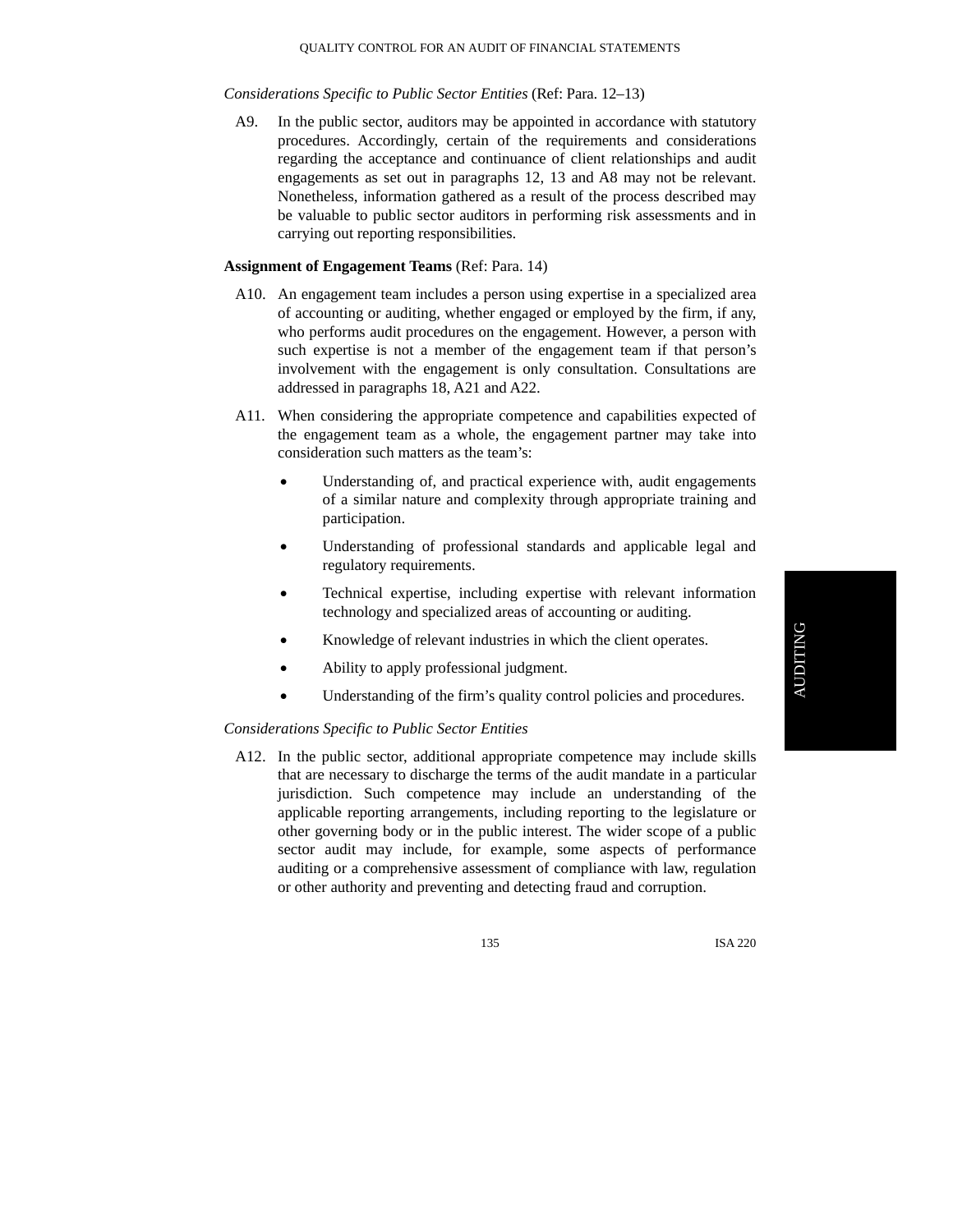#### **Engagement Performance**

*Direction, Supervision and Performance* (Ref: Para. 15(a))

- A13. Direction of the engagement team involves informing the members of the engagement team of matters such as:
	- Their responsibilities, including the need to comply with relevant ethical requirements, and to plan and perform an audit with professional skepticism as required by ISA 200.<sup>6</sup>
	- Responsibilities of respective partners where more than one partner is involved in the conduct of an audit engagement.
	- The objectives of the work to be performed.
	- The nature of the entity's business.
	- Risk-related issues.
	- Problems that may arise.
	- The detailed approach to the performance of the engagement.

 Discussion among members of the engagement team allows less experienced team members to raise questions with more experienced team members so that appropriate communication can occur within the engagement team.

- A14. Appropriate teamwork and training assist less experienced members of the engagement team to clearly understand the objectives of the assigned work.
- A15. Supervision includes matters such as:
	- Tracking the progress of the audit engagement.
	- Considering the competence and capabilities of individual members of the engagement team, including whether they have sufficient time to carry out their work, whether they understand their instructions and whether the work is being carried out in accordance with the planned approach to the audit engagement.
	- Addressing significant matters arising during the audit engagement, considering their significance and modifying the planned approach appropriately.
	- Identifying matters for consultation or consideration by more experienced engagement team members during the audit engagement.

|        | ۰. |
|--------|----|
| ×      |    |
| I      | I  |
| ×<br>٩ | ٧  |

 6 ISA 200, "Overall Objectives of the Independent Auditor and the Conduct of an Audit in Accordance with International Standards on Auditing," paragraph 15.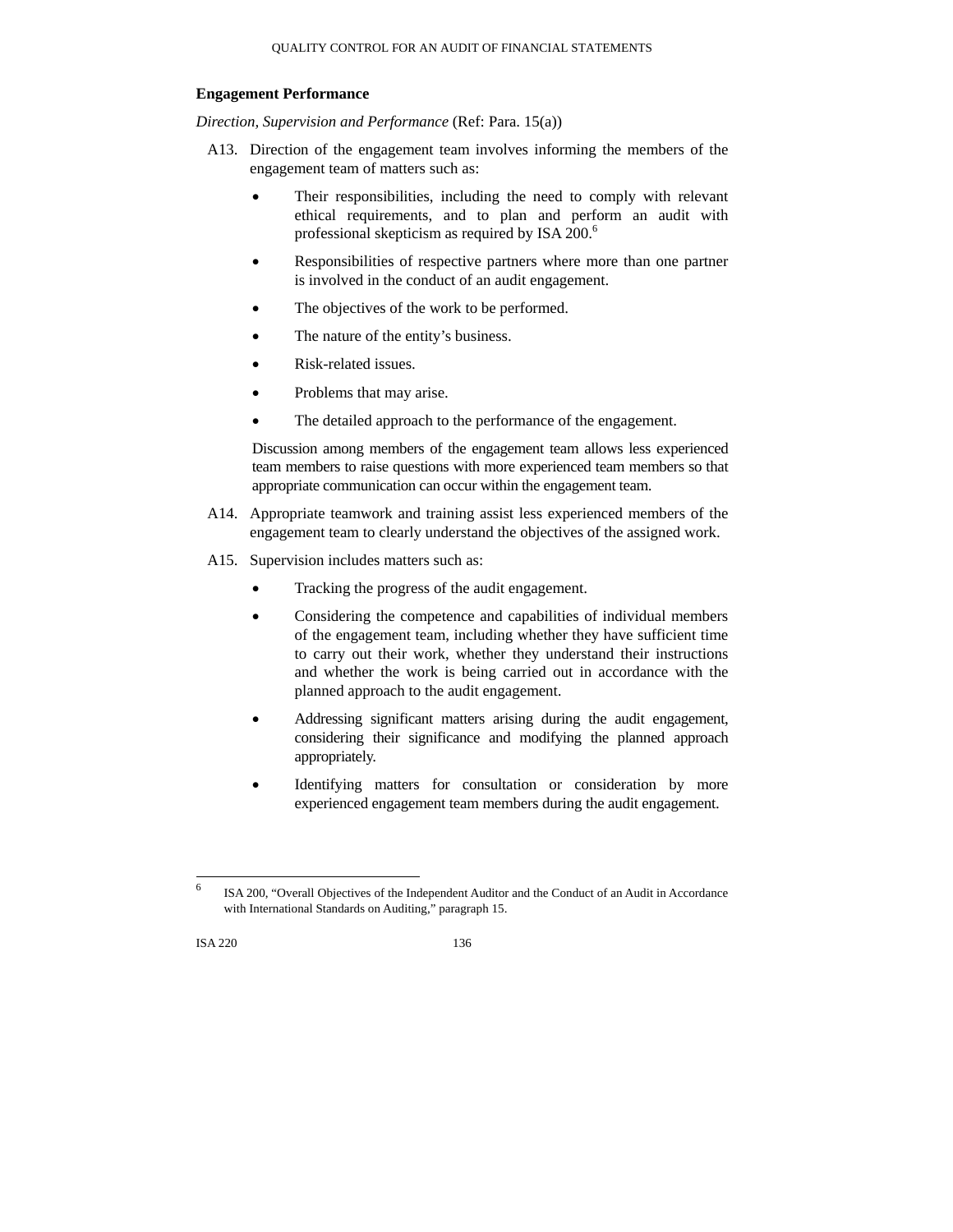#### *Reviews*

Review Responsibilities (Ref: Para. 16)

- A16. Under ISQC 1, the firm's review responsibility policies and procedures are determined on the basis that work of less experienced team members is reviewed by more experienced team members.<sup>7</sup>
- A17. A review consists of consideration whether, for example:
	- The work has been performed in accordance with professional standards and applicable legal and regulatory requirements;
	- Significant matters have been raised for further consideration;
	- Appropriate consultations have taken place and the resulting conclusions have been documented and implemented;
	- There is a need to revise the nature, timing and extent of work performed;
	- The work performed supports the conclusions reached and is appropriately documented;
	- The evidence obtained is sufficient and appropriate to support the auditor's report; and
	- The objectives of the engagement procedures have been achieved.

The Engagement Partner's Review of Work Performed (Ref: Para. 17)

- A18. Timely reviews of the following by the engagement partner at appropriate stages during the engagement allow significant matters to be resolved on a timely basis to the engagement partner's satisfaction on or before the date of the auditor's report:
	- Critical areas of judgment, especially those relating to difficult or contentious matters identified during the course of the engagement;
	- Significant risks; and
	- Other areas the engagement partner considers important.

The engagement partner need not review all audit documentation, but may do so. However, as required by ISA 230, the partner documents the extent and timing of the reviews. $8<sup>8</sup>$ 

A19. An engagement partner taking over an audit during the engagement may apply the review procedures as described in paragraph A18 to review the work



137 ISA 220

AUDITING

<sup>-&</sup>lt;br>7 ISQC 1, paragraph 33.

<sup>&</sup>lt;sup>8</sup> ISA 230, paragraph 9(c).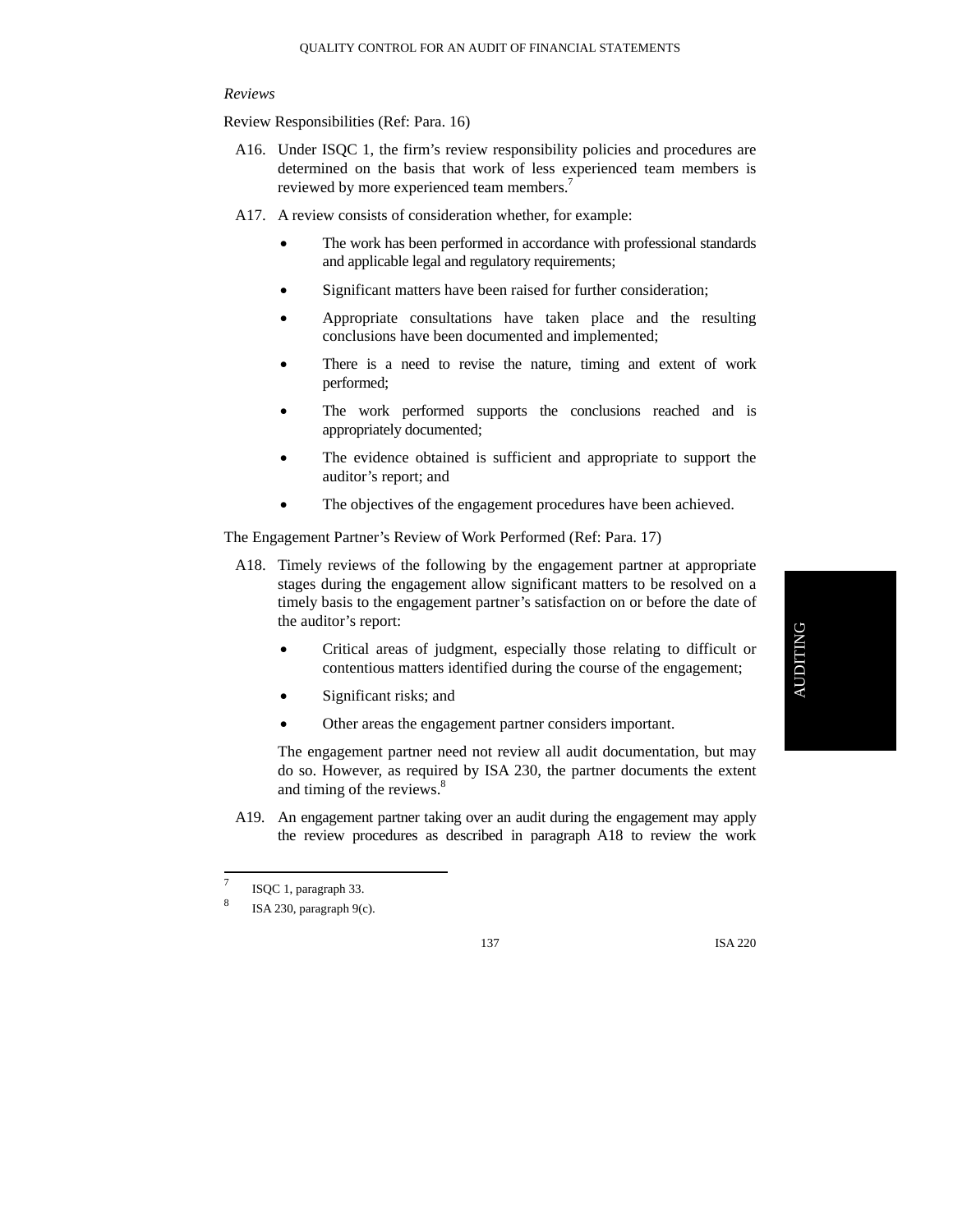performed to the date of a change in order to assume the responsibilities of an engagement partner.

*Considerations Relevant Where a Member of the Engagement Team with Expertise in a Specialized Area of Accounting or Auditing Is Used* (Ref: Para. 15–17)

- A20. Where a member of the engagement team with expertise in a specialized area of accounting or auditing is used, direction, supervision and review of that engagement team member's work may include matters such as:
	- Agreeing with that member the nature, scope and objectives of that member's work; and the respective roles of, and the nature, timing and extent of communication between that member and other members of the engagement team.
	- Evaluating the adequacy of that member's work including the relevance and reasonableness of that member's findings or conclusions and their consistency with other audit evidence.

## *Consultation* (Ref: Para. 18)

- A21. Effective consultation on significant technical, ethical and other matters within the firm or, where applicable, outside the firm can be achieved when those consulted:
	- Are given all the relevant facts that will enable them to provide informed advice; and
	- Have appropriate knowledge, seniority and experience.
- A22. It may be appropriate for the engagement team to consult outside the firm, for example, where the firm lacks appropriate internal resources. They may take advantage of advisory services provided by other firms, professional and regulatory bodies, or commercial organizations that provide relevant quality control services.

### *Engagement Quality Control Review*

Completion of the Engagement Quality Control Review before Dating of the Auditor's Report (Ref: Para. 19(c))

A23. ISA 700 requires the auditor's report to be dated no earlier than the date on which the auditor has obtained sufficient appropriate evidence on which to base the auditor's opinion on the financial statements.<sup>9</sup> In cases of an audit of financial statements of listed entities or when an engagement meets the criteria for an engagement quality control review, such a review assists the auditor in determining whether sufficient appropriate evidence has been obtained.

<sup>-&</sup>lt;br>9 ISA 700, "Forming an Opinion and Reporting on Financial Statements," paragraph 41.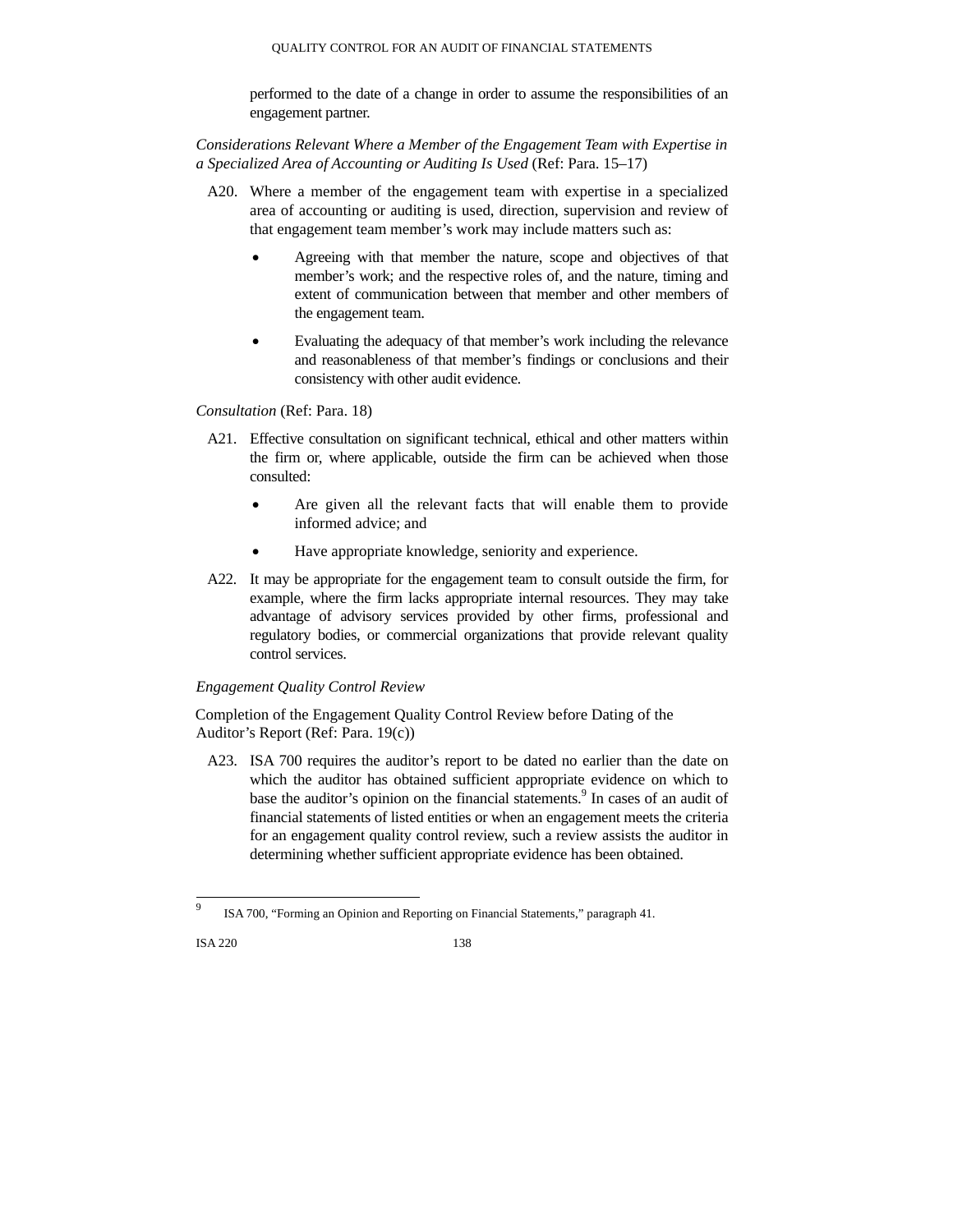- A24. Conducting the engagement quality control review in a timely manner at appropriate stages during the engagement allows significant matters to be promptly resolved to the engagement quality control reviewer's satisfaction on or before the date of the auditor's report.
- A25. Completion of the engagement quality control review means the completion by the engagement quality control reviewer of the requirements in paragraphs 20–21, and where applicable, compliance with paragraph 22. Documentation of the engagement quality control review may be completed after the date of the auditor's report as part of the assembly of the final audit file. ISA 230 establishes requirements and provides guidance in this regard.<sup>10</sup>

#### Nature, Timing and Extent of Engagement Quality Control Review (Ref: Para. 20)

- A26. Remaining alert for changes in circumstances allows the engagement partner to identify situations in which an engagement quality control review is necessary, even though at the start of the engagement, such a review was not required.
- A27. The extent of the engagement quality control review may depend, among other things, on the complexity of the audit engagement, whether the entity is a listed entity, and the risk that the auditor's report might not be appropriate in the circumstances. The performance of an engagement quality control review does not reduce the responsibilities of the engagement partner for the audit engagement and its performance.

Engagement Quality Control Review of Listed Entities (Ref: Para. 21)

- A28. Other matters relevant to evaluating the significant judgments made by the engagement team that may be considered in an engagement quality control review of a listed entity include:
	- Significant risks identified during the engagement in accordance with ISA  $315<sup>11</sup>$  and the responses to those risks in accordance with ISA  $330$ ,<sup>12</sup> including the engagement team's assessment of, and response to, the risk of fraud in accordance with ISA  $240^{13}$
	- Judgments made, particularly with respect to materiality and significant risks.
	- The significance and disposition of corrected and uncorrected misstatements identified during the audit.

<sup>&</sup>lt;sup>13</sup> ISA 240, "The Auditor's Responsibilities Relating to Fraud in an Audit of Financial Statements."



139 ISA 220

AUDITING

<sup>10</sup> 10 ISA 230, paragraphs 14-16.

<sup>&</sup>lt;sup>11</sup> ISA 315, "Identifying and Assessing the Risks of Material Misstatement through Understanding the Entity and Its Environment."

<sup>12</sup> ISA 330, "The Auditor's Responses to Assessed Risks."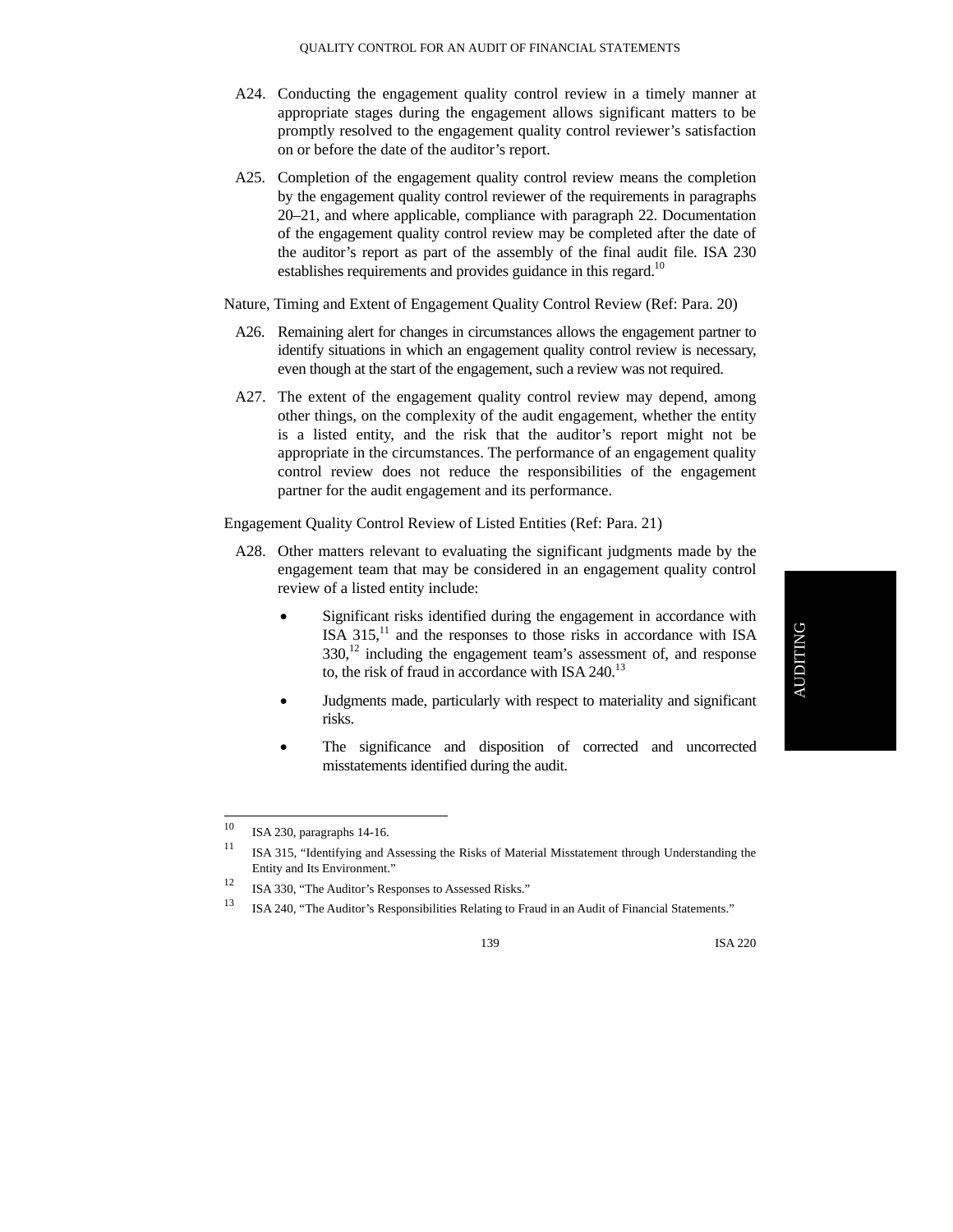The matters to be communicated to management and those charged with governance and, where applicable, other parties such as regulatory bodies.

These other matters, depending on the circumstances, may also be applicable for engagement quality control reviews for audits of financial statements of other entities.

Considerations Specific to Smaller Entities (Ref: Para. 20–21)

A29. In addition to the audits of financial statements of listed entities, an engagement quality control review is required for audit engagements that meet the criteria established by the firm that subjects engagements to an engagement quality control review. In some cases, none of the firm's audit engagements may meet the criteria that would subject them to such a review.

Considerations Specific to Public Sector Entities (Ref: Para. 20–21)

- A30. In the public sector, a statutorily appointed auditor (for example, an Auditor General, or other suitably qualified person appointed on behalf of the Auditor General), may act in a role equivalent to that of engagement partner with overall responsibility for public sector audits. In such circumstances, where applicable, the selection of the engagement quality control reviewer includes consideration of the need for independence from the audited entity and the ability of the engagement quality control reviewer to provide an objective evaluation.
- A31. Listed entities as referred to in paragraphs 21 and A28 are not common in the public sector. However, there may be other public sector entities that are significant due to size, complexity or public interest aspects, and which consequently have a wide range of stakeholders. Examples include state owned corporations and public utilities. Ongoing transformations within the public sector may also give rise to new types of significant entities. There are no fixed objective criteria on which the determination of significance is based. Nonetheless, public sector auditors evaluate which entities may be of sufficient significance to warrant performance of an engagement quality control review.

**Monitoring** (Ref: Para. 23)

- A32. ISQC 1 requires the firm to establish a monitoring process designed to provide it with reasonable assurance that the policies and procedures relating to the system of quality control are relevant, adequate and operating effectively.<sup>14</sup>
- A33. In considering deficiencies that may affect the audit engagement, the engagement partner may have regard to measures the firm took to rectify the

 $14$ ISQC 1, paragraph 48.